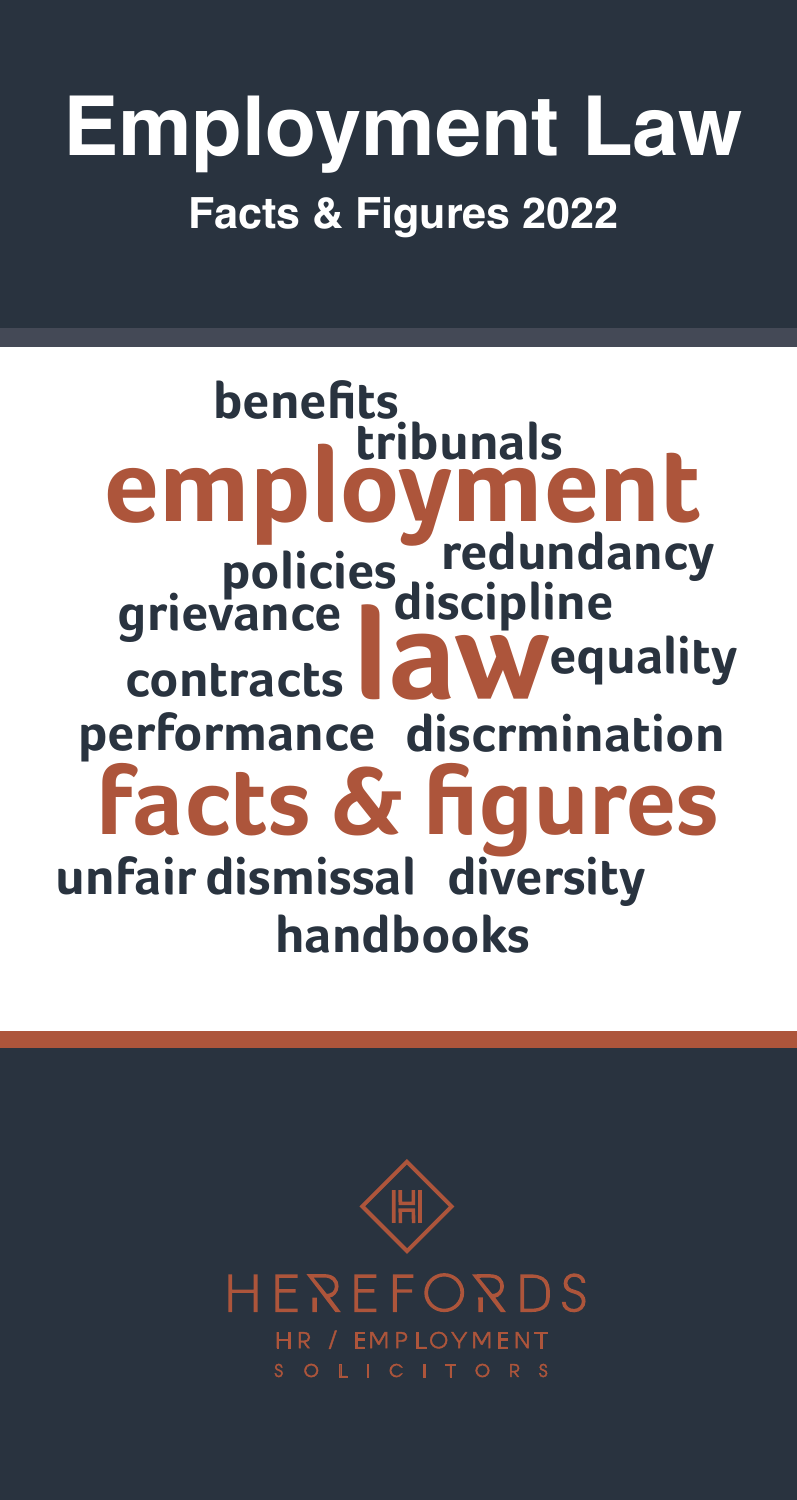# **Compensation limits from 6 April 2022**

| Complaint                              | Maximum award                           |
|----------------------------------------|-----------------------------------------|
| Discrimination                         | Unlimited                               |
| Unfair dismissal:                      |                                         |
| • Basic award                          | £17,130                                 |
| • Compensatory award                   | £93,878* (unlimited in certain          |
|                                        | circumstances)                          |
| Additional award for failure to        | 26 to 52 weeks' pay                     |
| reinstate                              | (£14,846 to £29,692)                    |
| A week's pay used to calculate         |                                         |
| basic awards and statutory             | £571                                    |
| redundancy payments                    |                                         |
| Statutory redundancy pay               | £17,130                                 |
| Dismissal for union or employee        |                                         |
| representative or pension trustee      |                                         |
| reasons:<br>• Basic award              |                                         |
| • Compensatory award                   | £17,130 (minimum £6,959)<br>£93,878*    |
| Dismissal for health and safety        |                                         |
| reasons:                               |                                         |
| • Basic award                          | £17,130 (minimum £6,959)                |
| • Compensatory award                   | No limit                                |
| Dismissal for making a protected       |                                         |
| disclosure:                            |                                         |
| • Basic award                          | £17,130                                 |
| • Compensatory award                   | No limit                                |
| Contract claims                        | £25,000 in the Employment Tribunal      |
|                                        | (no limit in the High or County Courts) |
| Failure to conduct collective          | 90 days' gross pay per employee         |
| consultation                           |                                         |
| Failure to inform or consult over a    | 13 weeks' gross pay per employee        |
| <b>TUPE</b> transfer                   |                                         |
| Breach of right to be accompanied      | 2 weeks' pay (up to £1,142)             |
| Breach of flexible working             | 8 weeks' pay (up to £4,568)             |
| regulations                            |                                         |
| Failure to give statement of           | £1,142 or £2,284                        |
| employment particulars                 |                                         |
| Guarantee pay if no work is            | £31 per day up to a maximum of          |
| provided                               | £155 in respect of 5 days in any        |
|                                        | 3 month period                          |
| Aggravated breach of a worker's rights | £20,000 (minimum £100)                  |

**\*Capped at 52 weeks' pay (if less)**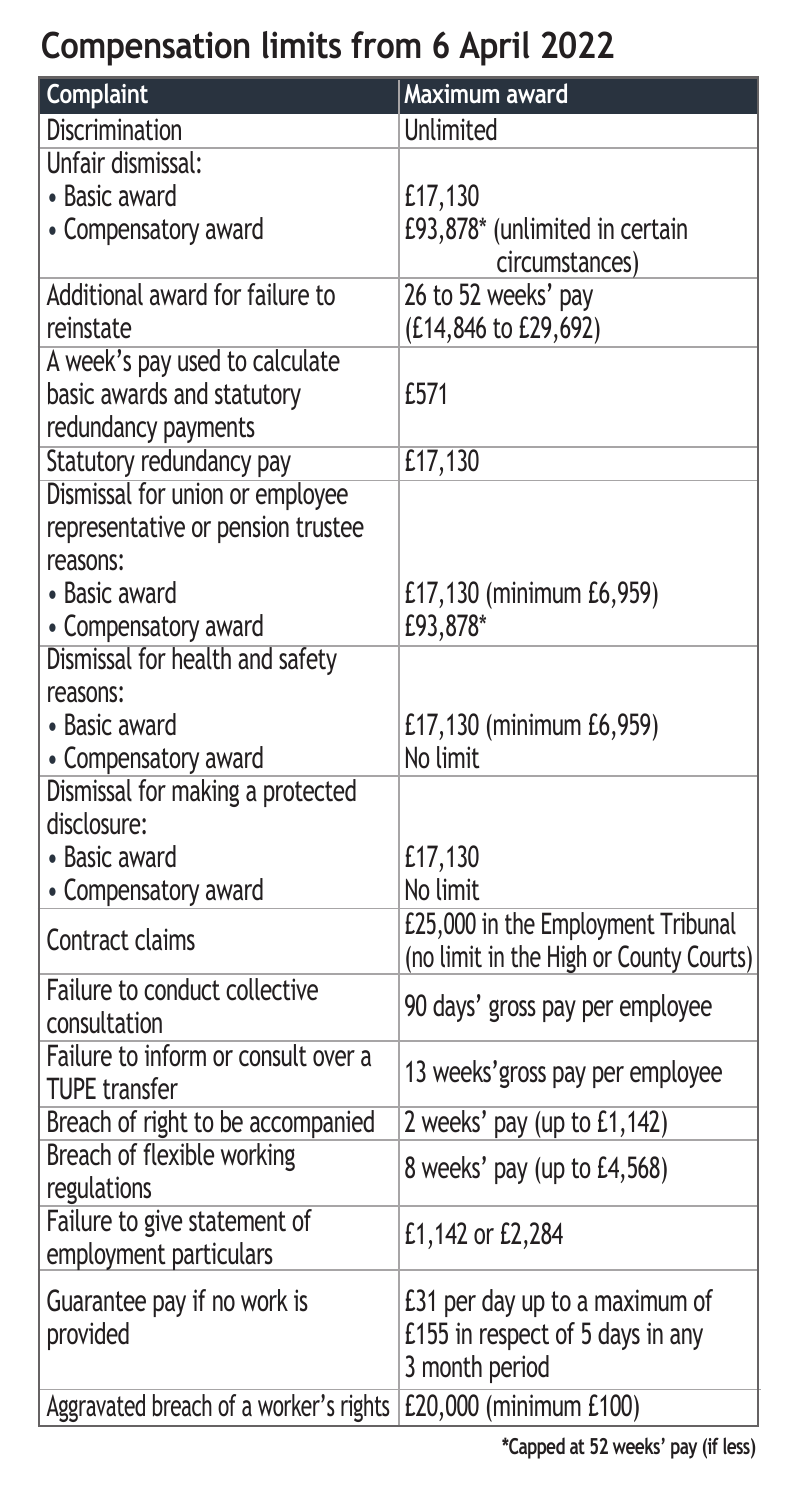# **Qualifying periods and time limits**

| Complaint                                                                                  | Qualifying period                                                              | Time limit to bring claim<br>(may be extended by Acas<br>early conciliation)                                                               |
|--------------------------------------------------------------------------------------------|--------------------------------------------------------------------------------|--------------------------------------------------------------------------------------------------------------------------------------------|
| Discrimination                                                                             | None                                                                           | 3 months from the date<br>of the act complained of                                                                                         |
| Equal pay                                                                                  | None                                                                           | 6 months from the last<br>day of employment in<br>the Employment Tribunal<br>(6 years from breach in<br>the High Court or County<br>Court) |
| Written reasons for<br>dismissal                                                           | 2 years (none if<br>pregnant or on<br>maternity leave<br>or adoption<br>leave) | 3 months starting from EDT*                                                                                                                |
| Unfair dismissal                                                                           | 2 years                                                                        | 3 months starting from EDT*                                                                                                                |
| Automatically unfair<br>dismissal eg: pregnancy,<br>health & safety and<br>whistle blowing | None                                                                           | 3 months starting from EDT*                                                                                                                |
| Statutory redundancy<br>payment                                                            | 2 years                                                                        | 6 months from relevant date                                                                                                                |
| Failure to<br>conduct collective<br>consultation                                           | None                                                                           | 3 months starting with the<br>date the last dismissal takes<br>effect                                                                      |
| Failure to pay a<br>protective award                                                       | None                                                                           | 3 months starting with the<br>last day in respect of which<br>the complaint is made                                                        |
| Failure to consult<br>under TUPE                                                           | None                                                                           | 3 months from the date<br>of the transfer                                                                                                  |
| Failure to provide<br>written particulars<br>of employment                                 | None                                                                           | 3 months starting from EDT*                                                                                                                |
| Contract claim                                                                             | None                                                                           | 3 months from EDT* in<br>the Employment Tribunal<br>(6 years from breach in the<br>High Court or County Court)                             |

**\*EDT means effective date of termination**

# **Sick pay**

| Payment            | From 6 April 2022 |
|--------------------|-------------------|
| Statutory sick pay | £99.35            |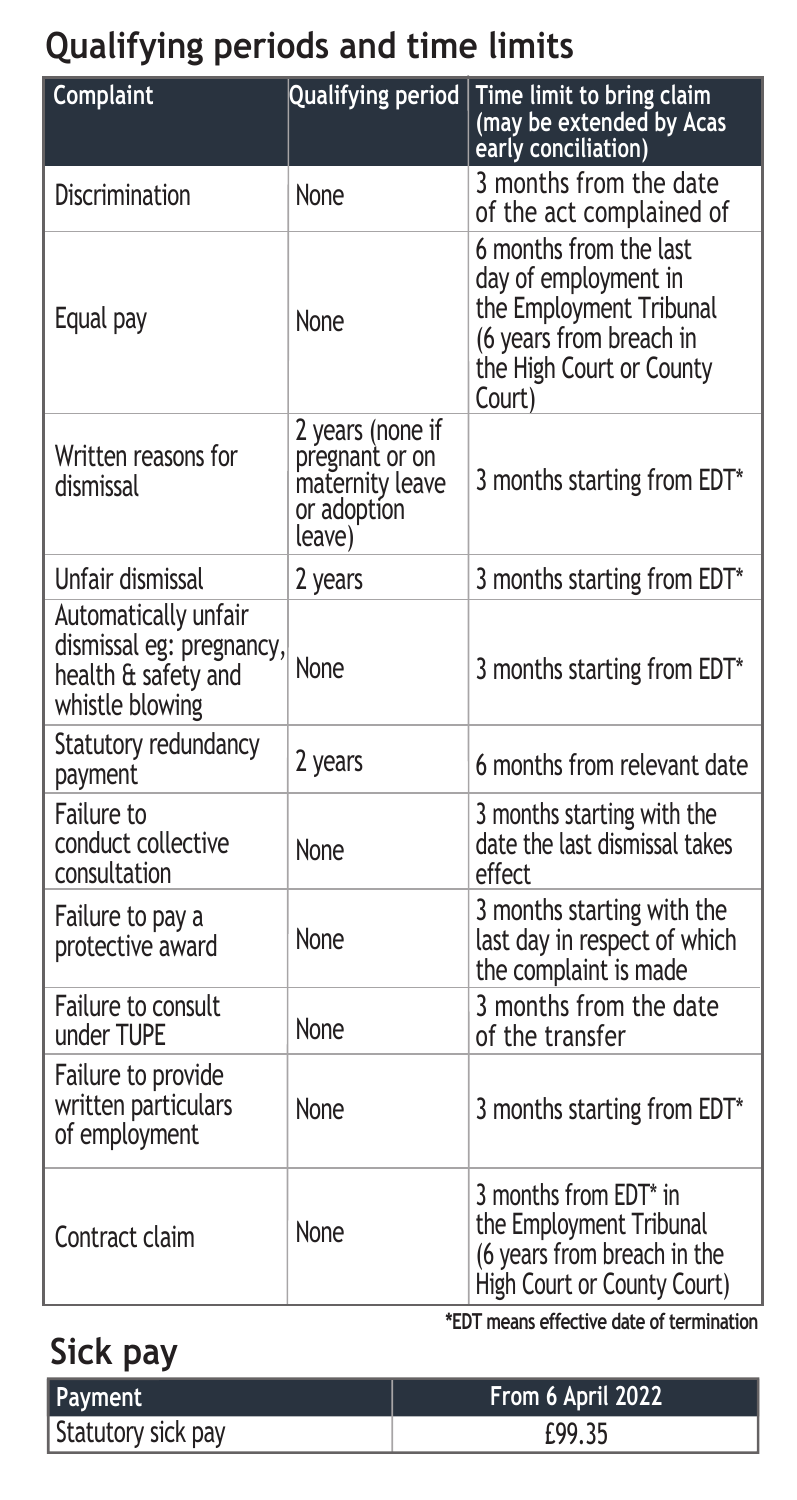#### **National minimum wage / Living wage**

| Category of worker          | From 1 April 2022 |
|-----------------------------|-------------------|
| Aged 23 and over (NLW*)     | £9.50 per hour    |
| Aged 21-22                  | £9.18 per hour    |
| Aged 18-20                  | £6.83 per hour    |
| Aged 16-17                  | £4.81 per hour    |
| Apprentice                  | £4.81 per hour    |
| <b>Accommodation Offset</b> | £8.70 per day     |

**\*Since 1 April 2021, workers aged 23 and over are entitled to the National Living Wage (NLW).**

### **Calculating statutory redundancy pay**

| 1 <sup>1</sup> / <sub>2</sub> week's pay | Each year in employment aged 41+          |
|------------------------------------------|-------------------------------------------|
| 1 week's pay                             | Each year in employment aged 22-40        |
| $1/2$ week's pay                         | Each year in employment aged 21 and under |
| Maximum week's pay                       | £571                                      |
| Maximum number of years                  | Last 20 worked                            |

#### **Statutory minimum notice to employers**

| Length of employment | Notice required                 |
|----------------------|---------------------------------|
| Under 1 month        | No statutory notice requirement |
| 1 month or more      | 1 week                          |

#### **Statutory minimum notice to employees**

| Length of employment | Notice required                                 |
|----------------------|-------------------------------------------------|
| Under 1 month        | No statutory notice requirement                 |
| 1 month to 2 years   | 1 week                                          |
| 2 years to 12 years  | 1 week for each completed year<br>of employment |
| 12 years or more     | 12 weeks                                        |

**Working time Subject to some exceptions and special cases**

| Type of leave                | Minimum amount                                                   |
|------------------------------|------------------------------------------------------------------|
| Paid annual leave            | 5.6 weeks                                                        |
| Rest break after 6 hours     | 20 minutes (30 minutes after 4 <sup>1</sup> / <sub>2</sub> hours |
|                              | for 16-17 year olds)                                             |
| Daily rest period            | 11 hours (12 hours for 16-17 year olds)                          |
| Weekly rest period           | 24 hours (48 hours for 16-17 year olds)                          |
| Maximum average working time | 48 hours per week (in last 17 weeks)                             |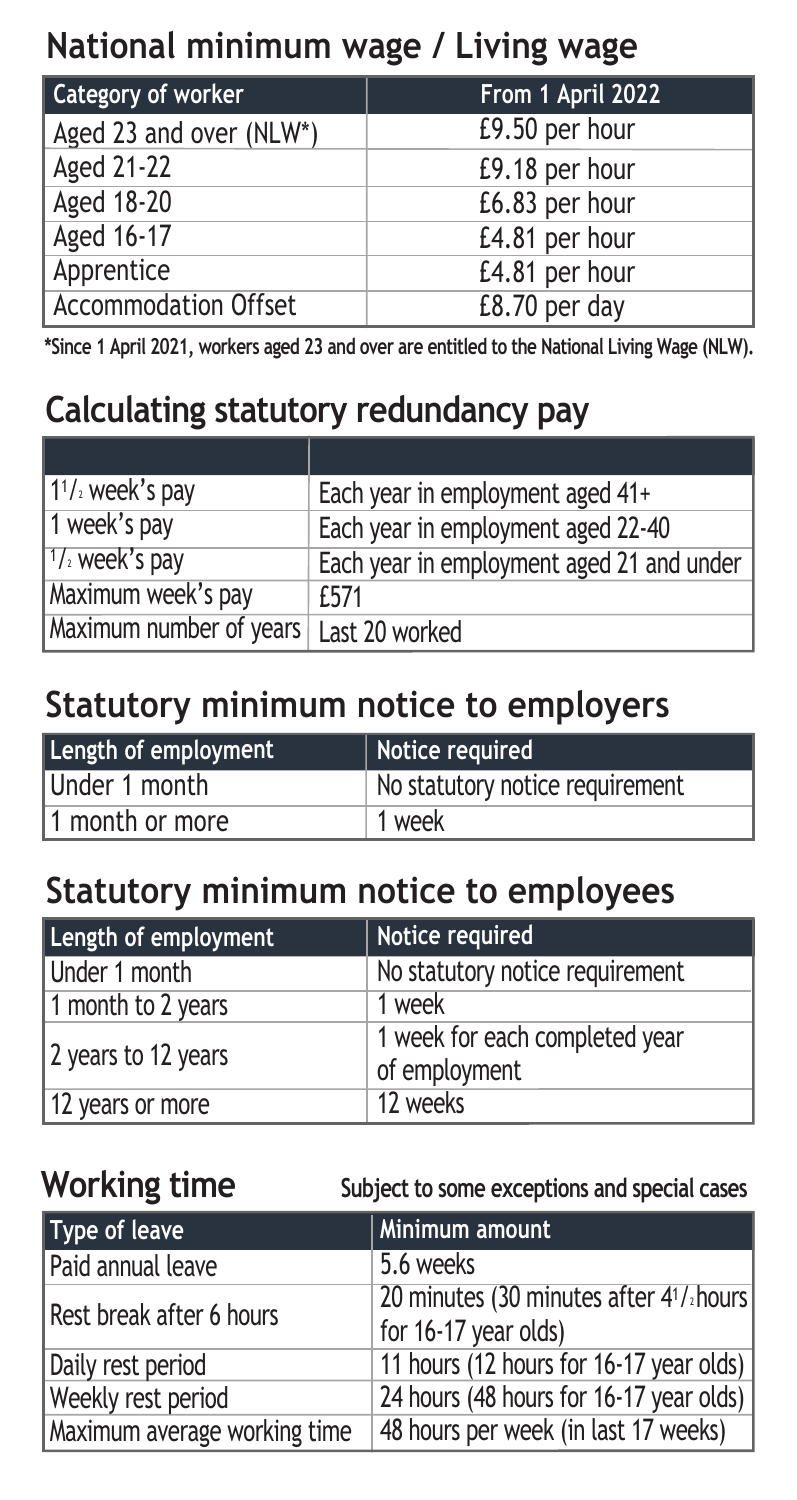# **Family friendly payments**

|                                          | From 3 April 2022                                           | Max period                                                     |
|------------------------------------------|-------------------------------------------------------------|----------------------------------------------------------------|
| Statutory maternity pay<br>(higher rate) | 90% of normal weekly earnings                               | 6 weeks                                                        |
| Statutory maternity pay<br>(basic rate)  | £156.66 a week or 90% of<br>normal weekly earnings if lower | 33 weeks                                                       |
| Statutory paternity pay                  | £156.66 a week or 90% of<br>normal weekly earnings if lower | 2 weeks                                                        |
| Statutory adoption pay<br>(higher rate)  | 90% of normal weekly earnings                               | 6 weeks                                                        |
| Statutory adoption pay<br>(basic rate)   | £156.66 a week or 90% of<br>normal weekly earnings if lower | 33 weeks                                                       |
| Shared parental pay                      | £156,66 a week or 90% of<br>normal weekly earnings if lower | 39 weeks less<br>any time taken<br>by the mother<br>or adopter |
| Parental bereavement<br>pay              | £156.66 a week or 90% of<br>normal weekly earnings if lower | 2 weeks                                                        |
|                                          | From 11 April 2022                                          | Max period                                                     |
| Maternity allowance                      | £156.66 a week or 90% of<br>normal weekly earnings if lower | 39 weeks                                                       |

# **Family friendly leave**

|                           | <b>Maximum entitlement</b>                                        |
|---------------------------|-------------------------------------------------------------------|
| Statutory maternity leave | 52 weeks (26 weeks ordinary and<br>26 weeks additional)           |
| Statutory paternity leave | 2 weeks leave                                                     |
| Statutory adoption leave  | 52 weeks (26 weeks ordinary and<br>26 weeks additional)           |
| Shared parental leave     | 52 weeks less any time taken by<br>the mother or adopter          |
| Parental leave            | 18 weeks unpaid per child in<br>respect of children aged under 18 |
| Time off for dependants   | 'Reasonable' amount (unpaid)                                      |